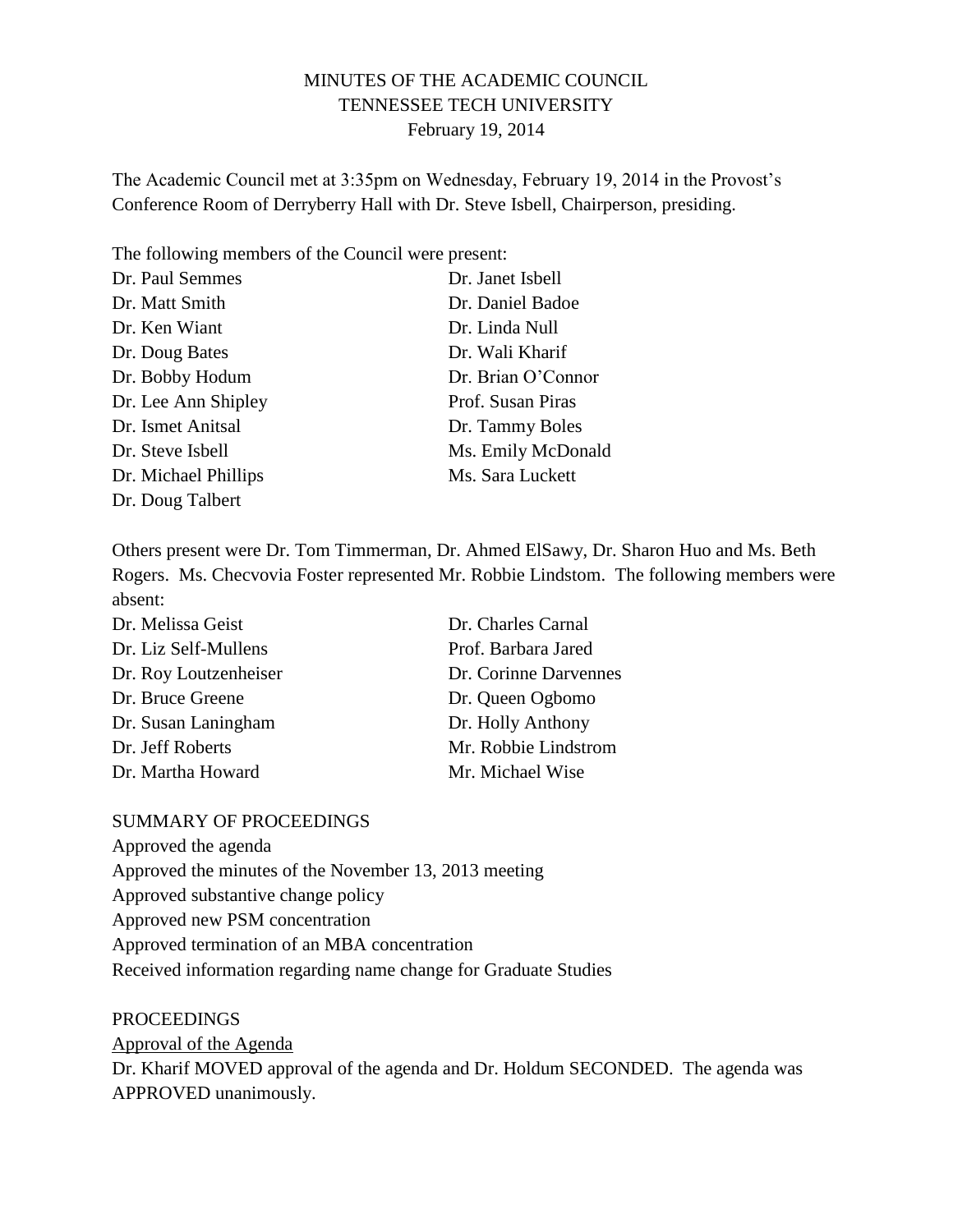### Approval of the Minutes of the November 13, 2013 Meeting

Dr. Kharif MOVED approval of the minutes and Dr. Hodum SECONDED. The minutes were APPROVED unanimously.

# Approval of the Substantive Change Policy

Dr. Huo explained the purpose of the policy is to establish institutional procedures for recognizing substantive changes, determining the responsibilities of individuals, and ensuring that all substantive changes are reported to SACSCOC in a timely fashion. (See attached policy.) The policy includes a table that lists the changes to be reported and who should report these changes. Dr. O'Connor MOVED approval and Dr. Kharif SECONDED. Legal counsel, Kae Carpenter, has reviewed and approved. The policy was APPROVED unanimously. This policy will be posted on the TTU policy website after approval from the Administrative Council.

### Approval of Proposal for a New PSM Concentration

Dr. Elsawy stated that TTU already has a PSM program and this concentration is for Manufacturing Sustainability to provide interdisciplinary educational teaching/learning platform for greening our future by educating tomorrow's workforce. (See attached proposal.) The concentration is intended for current students and professionals from industry and includes business courses, as well as math and several new environmental courses. Dr. Janet Isbell MOVED approval and Dr. Kharif SECONDED. After some discussion, the proposal was APPROVED unanimously. The complete proposal will be sent to TBR for approval.

# Approval of Proposal to Terminate a Concentration in MBA

Dr. Timmerman explained the Risk Management and Insurance Concentration was established in hopes students would be interested in this area. The termination is needed because the demand is low and we no longer have the faculty to offer this concentration. (See attached proposal.) Dr. Ismet Anitsal MOVED approval and Dr. Ken Wiant SECONDED. There is only one student enrolled in this concentration and he has chosen a different concentration. The proposal was APPROVED unanimously. The complete proposal will be sent to TBR for approval.

# Name Change for Graduate Studies

Dr. Stephens stated that the name change completes the reorganization that began fall 2013 to split the Office of Research and Graduate Studies. The Office of Research now reports to the Vice President for Research and Economic Development and the Office of Graduate Studies remains under the Provost's Office. The request to TBR is to change the name to the College of Graduate Studies. (See attached name change form.) The Dean of the College will be Dr. Stephens and the Director will become Associate Dean. There is no change in salary or duties for the Dean or Associate Dean.

# Such Other Matters

Dr. O'Connor stated TBR has made changes in the guidelines for the common calendar. The main change is that spring semester starts the day after the Martin Luther King holiday. TTU